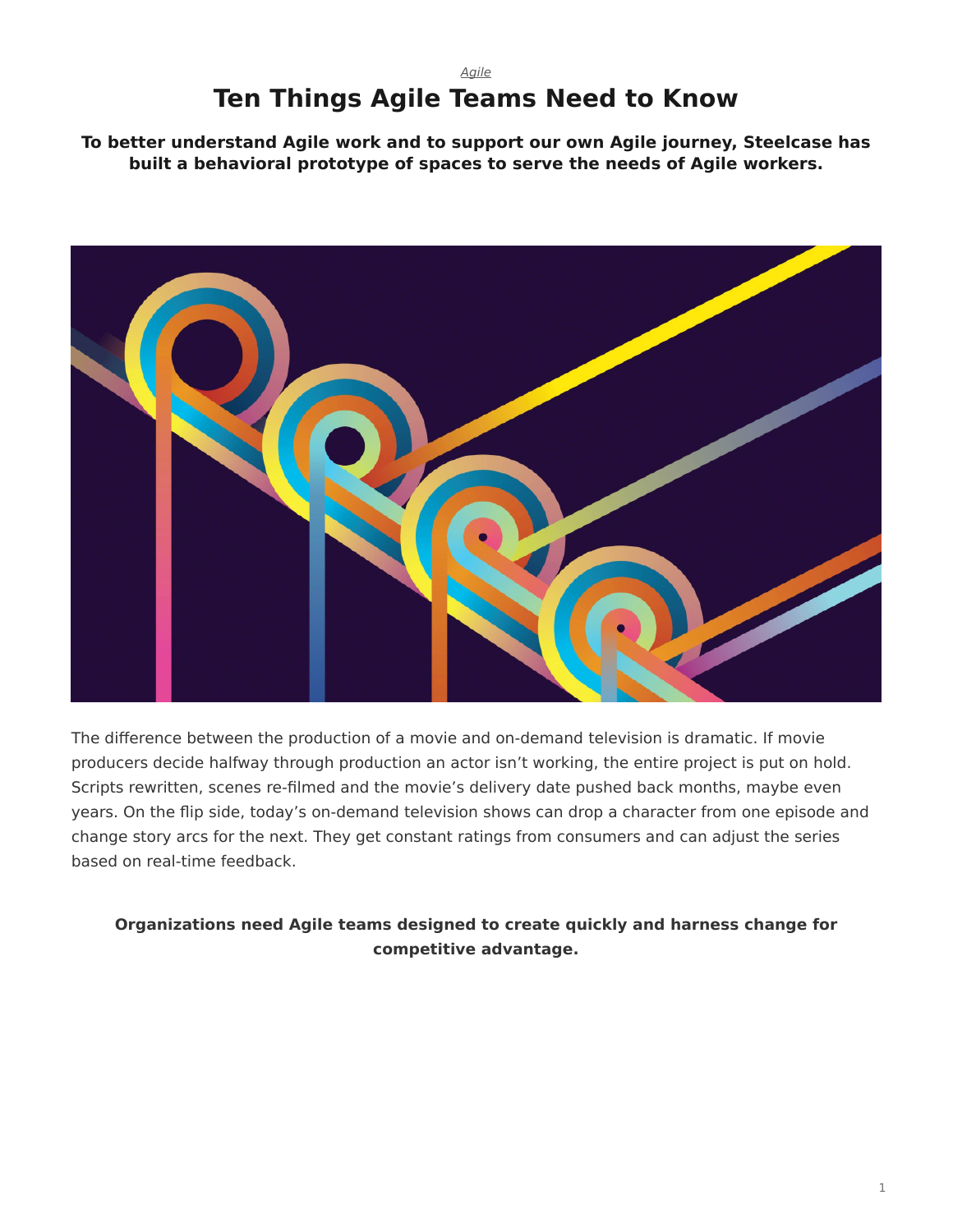On the whole, organizations have spent too much time working like a film. But, many are trying to change. The film process discourages iteration, creativity and the reviews needed for incremental improvement. As leaders speed up their organization's digital transformation, data and tech-enabled solutions become ubiquitous, and the creative process accelerates. Ideas will multiply. Time to market will shrink. Organizations need Agile teams designed to create quickly and harness change for competitive advantage.

"One of the fundamental characteristics of Agile is fast learning that is shared and made transparent for team members across the system. This learning fuels accelerated progress for the whole group," says Mandy Sutherland, senior consultant, Steelcase Applied Research + Consulting.

These *Agile* teams operate in a very different way than those at many organizations designed for efficiency. "Agile teams are cross-functional, empowered to make decisions and extremely productive," says Sutherland. (Read more: [Six Ways to Support](https://www.steelcase.com/research/articles/six-ways-support-agile-teams/) *Agile* Teams)

# **INSIGHTS FOR** *AGILE* **TEAMS**

To better understand Agile work and to support our own Agile journey, Steelcase has built a behavioral prototype of spaces to serve the needs of Agile workers. In the spirit of Agile work, Steelcase Applied Research + Consulting is sharing these 10 initial insights for Agile teams.

## **Embed Learning**

- **#1 Make the Implicit, Explicit –** Team members add value by making their work content visible and accessible to the rest of the team. Sharing verbally and visually, in digital and analog ways, helps build knowledge.
- **#2 Tinker, Test, and Trust** Tinkering, testing and hacking in the presence of others builds trust, accelerating learning and performance. An *Agile* team redefines failure as success because of the learnings that occur.
- **#3 Learn Together** Mutual learning extends over time based on being present together and iterating on customer feedback. By learning together, they develop a sense of belonging and commitment.
- **#4 Measure, Improve, Focus** *Agile* teams sit side-by-side with customers to get feedback that drives performance. They embrace measurements at the team and individual level allowing for growth and future improvements.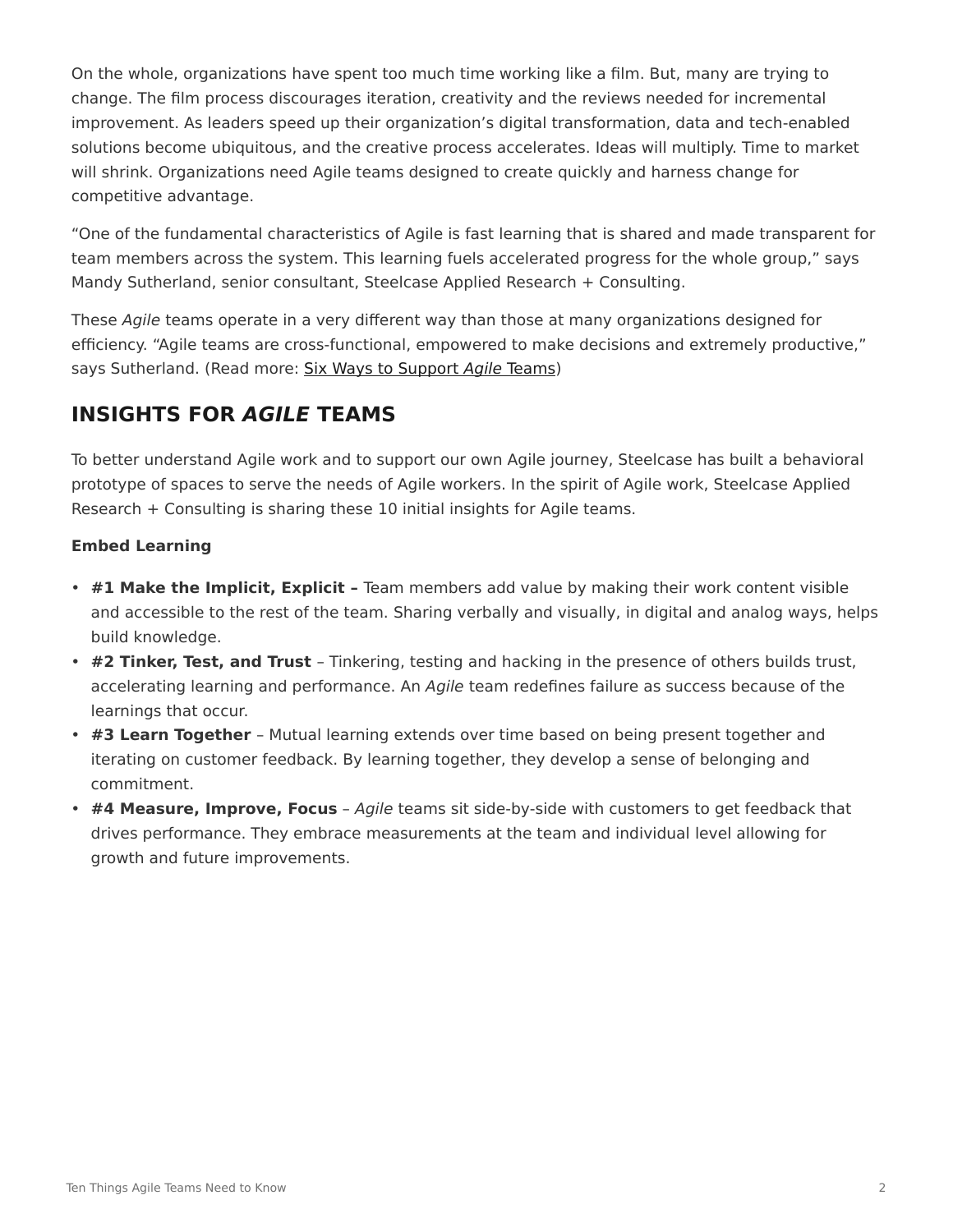

#### **Leverage Space In New Ways**

- **#5 Be Present –** *Agile* teams are present in the space physically, emotionally, mentally, socially making personal investments in the team. Being physically present allows for nuanced communication and the sharing of nonverbal information enhancing communication and trust.
- **#6 Embrace Ambient Awareness –** The ambient environment allows *Agile* teams to let go of certain mental tasks until the time is right to come back to them. Teams can cognitively offload information, either by analog or digital means, until they need it.

### **Lead in New Ways**

- **#7 Shift Leadership** In an agile environment, leadership shifts from directing to enabling, from telling to empowering, and from creating boundaries to eliminating roadblocks. Leaders must communicate differently — responding to issues in-the-moment with less polish and more authenticity. *Agile* requires empowered execution and shared decision making.
- **#8 Hold the Big Picture** *Agile* teams are most successful when the broader organization embraces *Agile* practices. It is about creating questions together and acting as an organization and as subunits.

#### **Create Community**

• **#9 Treat the Tribe as the Unit** – *Agile* teams are tribes with identity, interdependence, and a sense of shared values and purpose. Employees can see how their work connects to that of the tribe and the broader organization. Rather than interacting with individuals, plan and provide space to interact